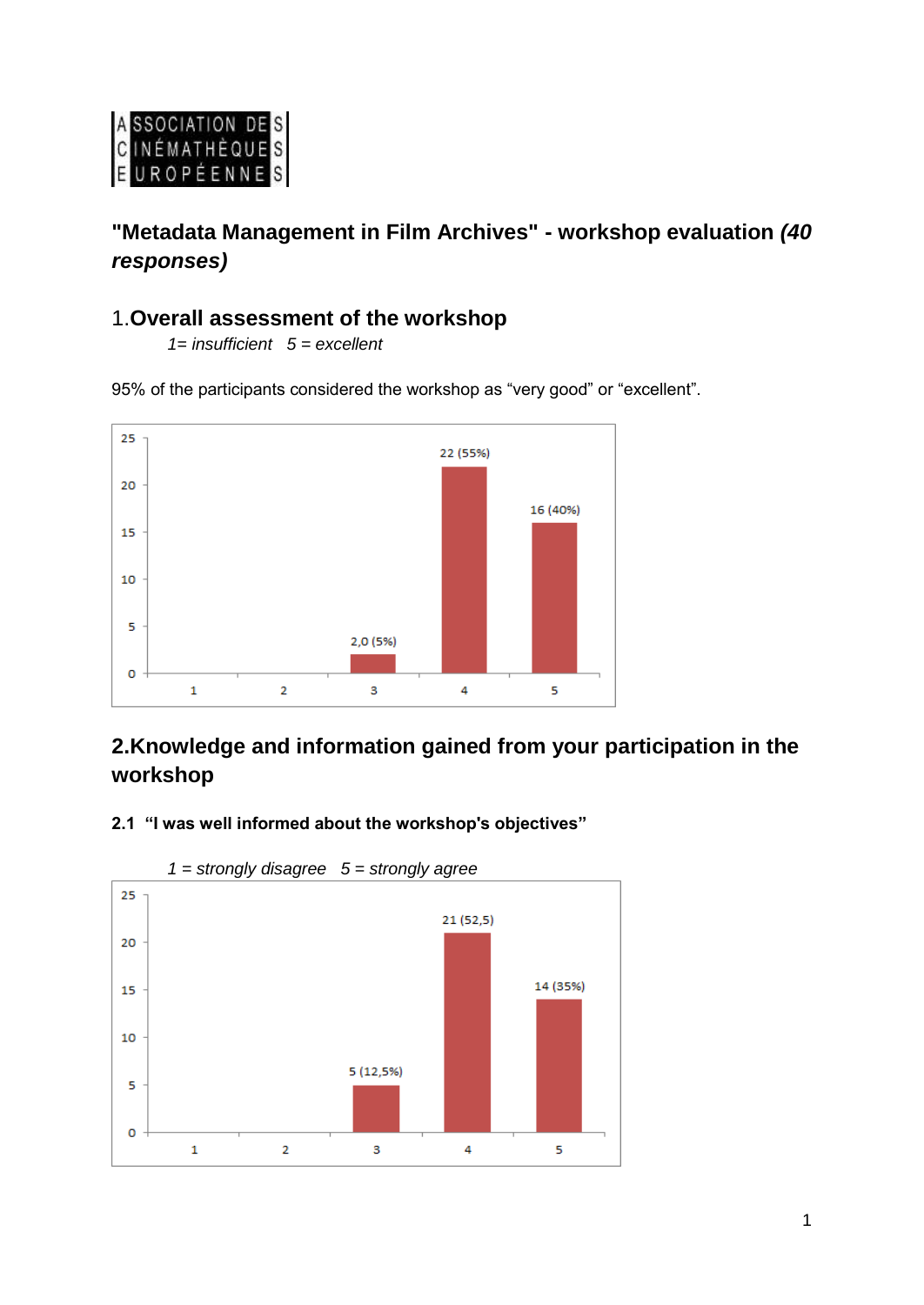#### **2.2 "The workshop met my expectations"**



*1 = strongly disagree 5 = strongly agree* 

### **2.3. "The content will be useful for my work"**

*1 = strongly disagree 5 = strongly agree* 



#### **SUMMARY point 2:**

Participants highlighted a number of positive aspects and knowledge gained during the workshop. The workshop was considered as very informative and a good opportunity to increase one's understanding of the CWS and the level of implementation in ACE/ FIAF member archives, the difficulties in adopting it and how to address these difficulties (e.g. the Variant entity). It was helpful to get an overview of metadata management and cataloguing practices in other film archives for reviewing own approaches and strategies. The insight in LOD was also considered useful.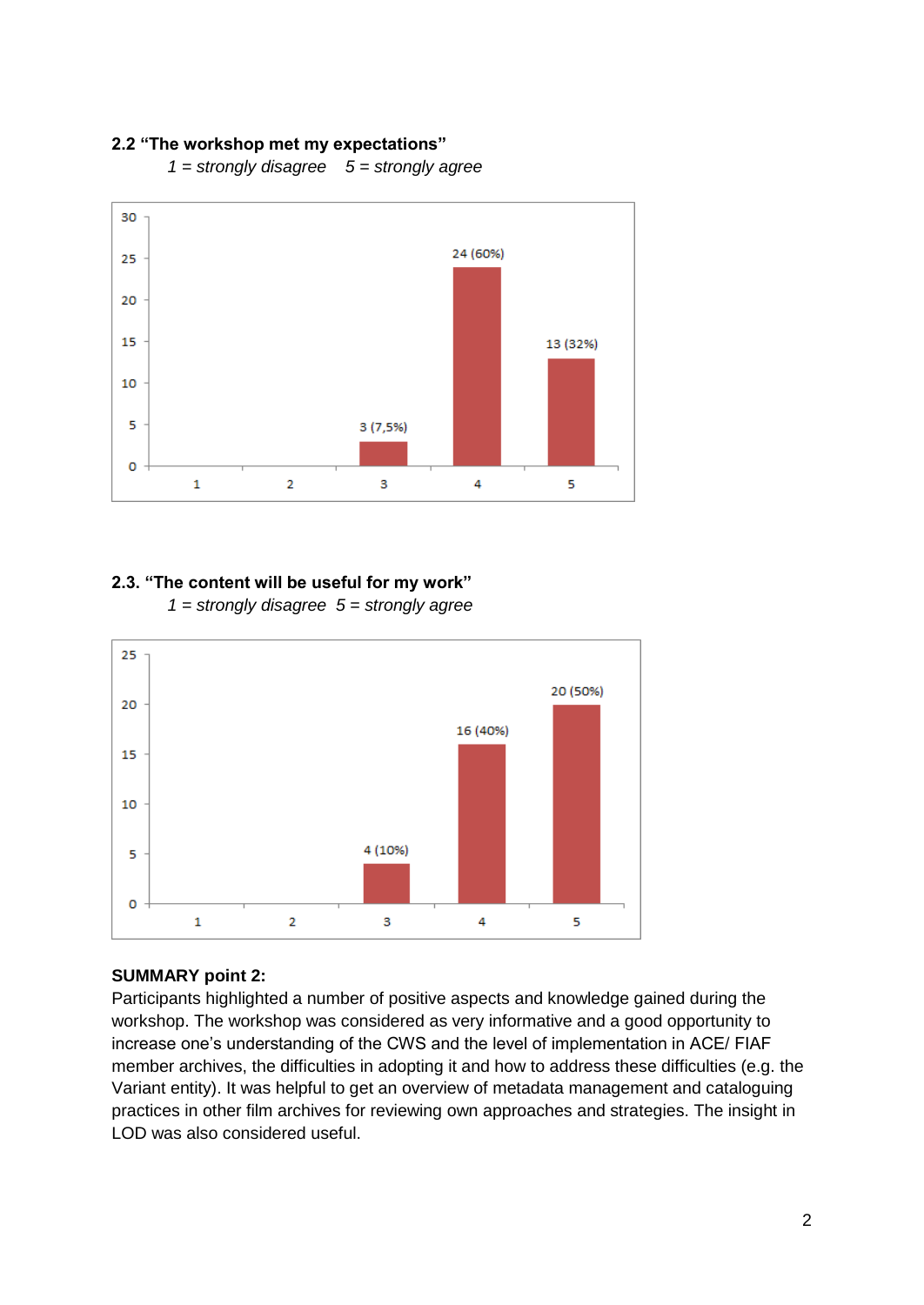# **3. Workshop sessions**

### **3.1 Which session was most useful for your work?**



## **3.2 Which topics did you wish there was a follow-up workshop on?** *(only one topic to choose)*



#### **SUMMARY point 3:**

"Metadata management of non-film collections" is the most wanted topic for a next workshop (32%), followed by "Practical application of LOD and the CWS", and on third place "Promotion and training of the CWS for a wider audience.

#### *Suggestions for additional topics:*

- Practical workshop or publication of a manual for identifying technical film elements of manifestation and item.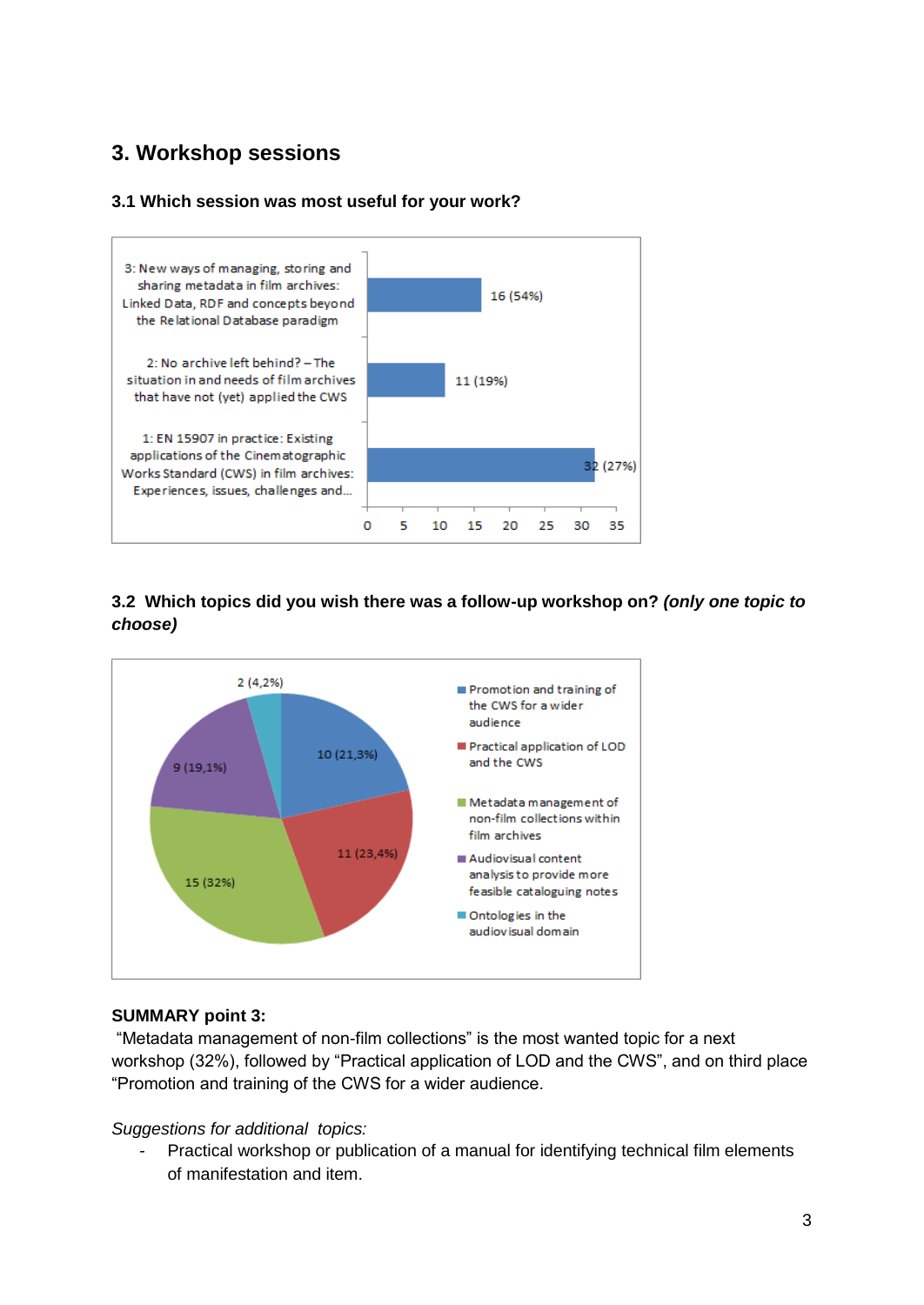- Workshop on how institutions have defined the borders between the work-variantmanifestation and how relations to documentation material (non-filmic) may look like and work.
- Workshop with smaller groups moving between "theme-tables" dealing with different areas of cataloguing: film and film related material (digital and analogue).
- Common presentation and maybe practical exercises on registration of normal/regular cases for film archives.
- Fixing the Variant/Manifestation mess which seems to have occurred in the implementation of the standard in various archives
- Data integration across international film archives
- Cataloguing of audiovisual collections
- More topics about training for film archivists
- Bridging the gap between preservation (metadata) and cataloguing, open source solutions, possibility to share efforts.
- Challenges of applying the CWS for specific types of collections, connecting collections with different types of material (audiovisual materials, paper documents etc.)
- Panel discussions
- A lot of film archives have build their own CMS. It would be nice to see how some databases work and the reasons why they have made it themselves.

## **4. What did you like about the workshop?**

Participants appreciated very much the opportunity to meet colleagues, exchange information and learn from others. The atmosphere at the workshop was friendly and open, allowing for discussions. The international audience and the list of speakers was highlighted as well. Regarding the content, presentations were considered very useful and interesting, covering a wide range of topics. Some topics were explicitly mentioned, like the implementation of cataloguing standards and information about LOD in film cataloguing.



## **5. How can we make the workshop moore useful?**